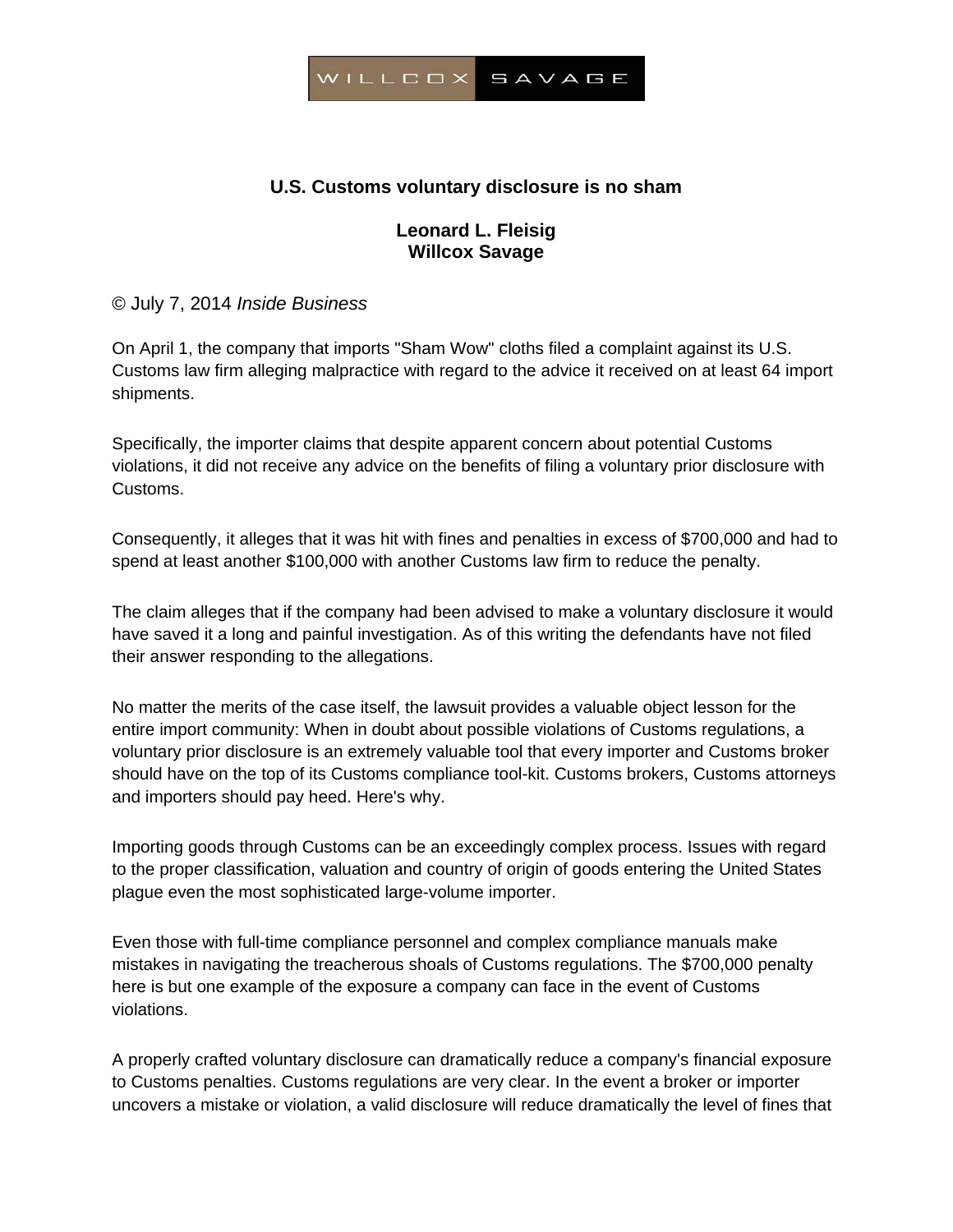might flow from an enforcement proceeding initiated by Customs and might even result in no penalty action altogether.

The regulations, found at 19 CFR 162.74, provide clear and concise guidelines for filing voluntary prior disclosures.

The benefits are apparent.

First, a valid disclosure will dramatically reduce a company's exposure to fines and penalties. Customs can seek penalties in an amount up to eight times the claimed duty loss (e.g., a \$100,000 shortfall in duty can result in a fine of \$800,000).

The financial benefits are obvious.

Second, being proactive in dealings with Customs allows the importer to frame the tone of everything that follows.

In the event of an enforcement proceeding, an importer starts out on the defensive trying to establish that it was not negligent. In a disclosure proceeding, the importer is presumed to be acting with reasonable care and due diligence. That's a much better playing field to be on.

It is always better to negotiate up from zero than down from \$800,000. Further, Customs requires that importers exercise reasonable care in dealings with Customs.

Not surprisingly, disclosures are considered evidence of reasonable care.

A disclosure must meet three criteria to be valid.

### **1. It has to be filed before the commencement of a Customs investigation or before the importer was aware of an investigation.**

A "late" disclosure in response to a penalty notice will be disregarded.

### **2. Before making the disclosure companies should ensure they are disclosing every possible violation.**

The disclosure will not provide any benefit for an undisclosed violation that is uncovered subsequent to the initial disclosure.

### **3. The disclosure should state with specificity what remedial measure the company plans to take subsequent to uncovering the violation.**